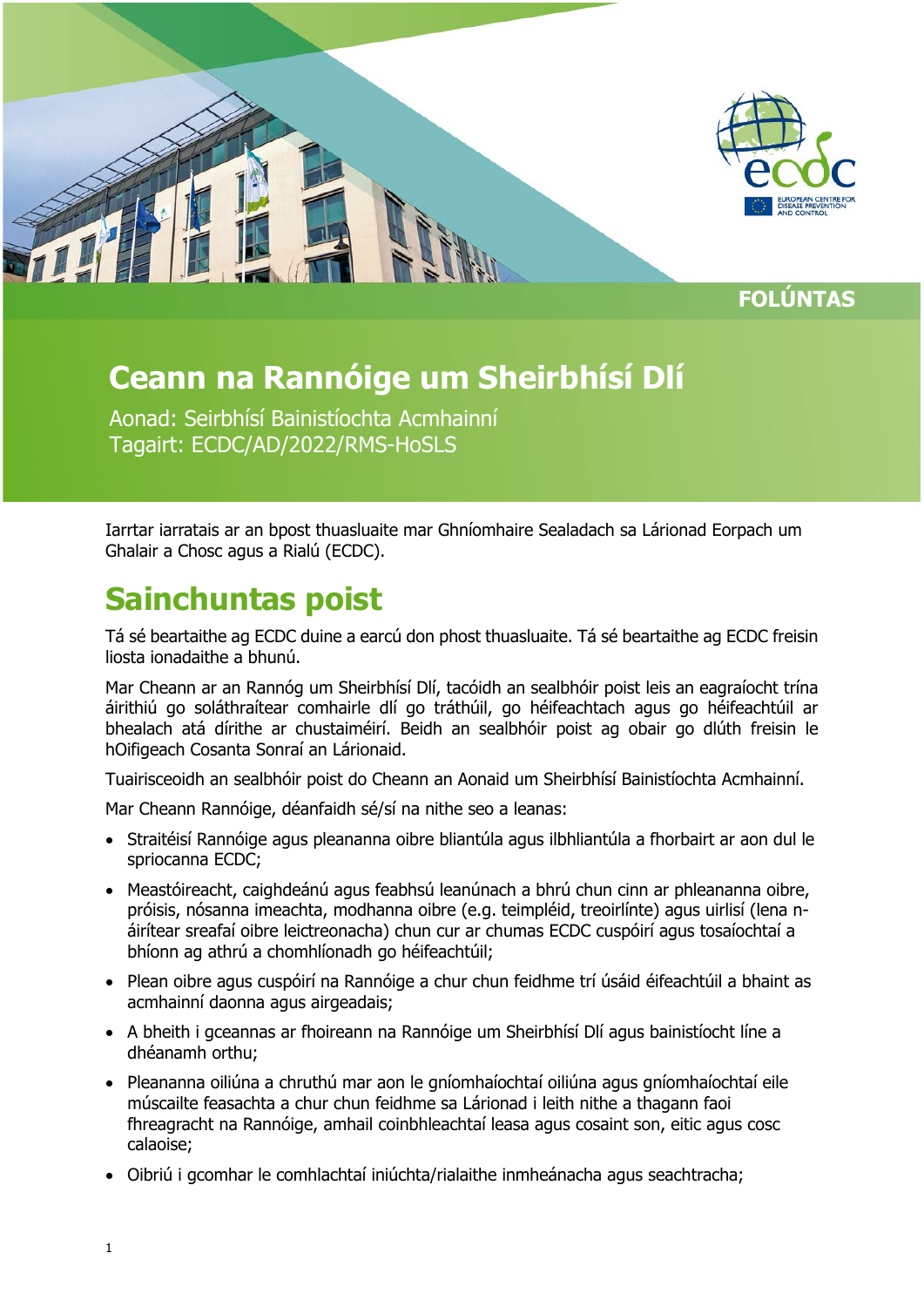- Dearbhú cáilíochta iomchuí a áirithiú le haghaidh aschuir uile na Rannóige um Sheirbhísí Dlí.
- Gníomhú mar chomhpháirtí gnó trí chomhairle dlí a sholáthar maidir le nithe riaracháin, straitéiseacha agus oibriúcháin, agus díriú mór á leagan ar chustaiméirí agus ar theacht ar réitigh (go háirithe maidir le coinbhleacht leasa, maoin intleachtúil, nósanna imeachta rialachais, dlí AE a bhaineann le misean an Lárionaid, soláthar, conarthaí agus deontais, Rialacháin Foirne AE agus eitic);
- Tacaíocht a sholáthar le linn treoirlínte, rialacha agus nósanna imeachta inmheánacha a fhorbairt agus a chur chun feidhme;
- Tacaíocht agus treoir réamhghníomhach a sholáthar maidir leis na gnéithe uile de shaincheisteanna agus rioscaí dlí atá ann cheana agus atá ag teacht chun cinn agus bainistíocht agus faireachán a dhéanamh ar na gnéithe sin;
- Comhairle dlí a sholáthar, cúnamh a thabhairt maidir le cásanna dlíthíochta ar leibhéal riaracháin agus ar leibhéal breithiúnach araon agus comhairle a sholáthar ar shaincheisteanna a bhféadfadh dlíthíocht teacht astu (lena n-áirítear bainistíocht a dhéanamh ar chomhairle dlí a sheachfhoinsiú chuig soláthraithe seachtracha seirbhíse dlí nuair is infheidhme);
- Déileáil le hiarrataí an-íogair/an-chasta ar rochtain phoiblí ar dhoiciméid ECDC, tar éis iad a chomhphróiseáil leis an úinéir gnó;
- Anailís, comhairle agus tacaíocht a sholáthar ar fud ECDC ar nithe a bhaineann le soláthar, agus cur chuige praiticiúil réiteach fadhbanna á ghlacadh;
- Caidrimh láidre a fhorbairt agus a chothabháil ar fud na heagraíochta agus tuiscint a bheith aige/aici ar ghníomhaíochtaí an Lárionaid agus ar a chuid cuspóirí, tosaíochtaí agus táirgí/seirbhísí sna réimsí éagsúla ina n-oibríonn sé;
- A bheith mar chomhéadan le seirbhísí dlí eile AE agus páirt a ghlacadh i líonra comhairleoirí dlí na ngníomhaireachtaí AE;
- Ról den 'Oifigeach Eitice' a chomhlíonadh agus an leibhéal is airde de chaighdeáin eiticiúla a chur chun cinn agus a mholadh laistigh de ECDC, fostaithe a spreagadh iad féin a iompar go macánta, agus timpeallacht a chothú ina bhfuil meas agus tacaíocht maidir le hiompar eiticiúil.

# **Na cáilíochtaí agus an taithí a theastaíonn**

### **A. Ceanglais fhoirmiúla**

Chun bheith i d'iarrthóir incháilithe, ní mór duit sraith ceanglas foirmiúil a chomhlíonadh. Is iad a leanas na riachtanais atá i gceist:

• Leibhéal oideachais arb ionann é agus staidéar críochnaithe ollscoile arna fhianú le dioplóma sa chás go maireann an ghnáth-thréimhse oideachais ollscoile 4 bliana nó níos mó, nó leibhéal oideachais arb ionann é agus staidéar críochnaithe ollscoile arna fhianú le dioplóma agus taithí ghairmiúil ábhartha 1 bhliain amháin ar a laghad sa chás go maireann an ghnáth-thréimhse oideachais ollscoile 3 bliana ar a laghad $^{\scriptscriptstyle 1}$  $^{\scriptscriptstyle 1}$  $^{\scriptscriptstyle 1}$ ;

ī

<span id="page-1-0"></span> $1$  Ní chuirtear san áireamh ach dioplómaí agus teastais a bronnadh i mBallstáit AE nó lena mbaineann teastais chomhionannais arna n-eisiúint ag údaráis sna Ballstáit sin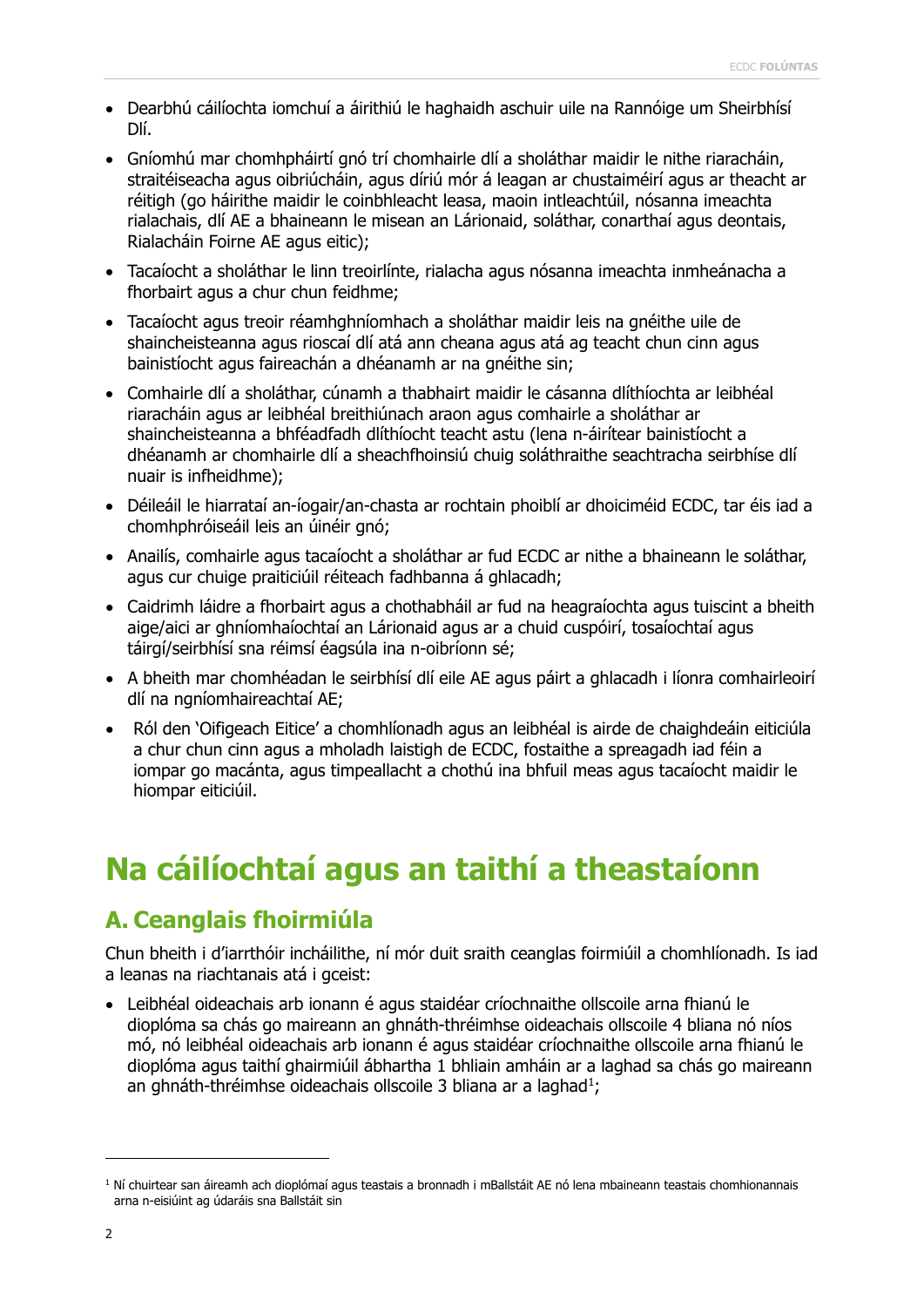- Taithí ghairmiúil 9 mbliana ar a laghad<sup>2</sup> (tar éis bhronnadh an dioplóma);
- Eolas cruinn ar cheann amháin de theangacha oifigiúla AE agus eolas sásúil ar theanga oifigiúil eile AE sa mhéid is gá chun a dhualgais/a dualgais a chomhlíonadh $^3\!$  $^3\!$  $^3\!$
- A bheith ina náisiúnach de cheann de Ballstáit AE nó de chuid na hIorua, na hÍoslainne nó Lichtinstéin;
- $\bullet$  A bheith i dteideal a cheart iomlán/a ceart iomlán mar shaoránach<sup>[4](#page-2-2)</sup>;
- Aon oibleagáidí a fhorchuirtear leis na dlíthe is infheidhme maidir le seirbhís mhíleata a bheith comhlíonta aige/aici;
- Na riachtanais charachtair a chomhlíonadh maidir leis na dualgais atá i gceist; agus
- A bheith corpacmhainneach chun na dualgais a bhaineann leis an bpost a chomhlíonadh.

### **B. Critéir roghnúcháin**

Tá critéir riachtanacha maidir le taithí ghairmiúil agus tréithe pearsanta/scileanna idirphearsanta sainaitheanta againn mar chritéir cháilitheacha don phost seo. Is iad sin:

#### **Taithí ghairmiúil/eolas:**

- Taithí ghairmiúil 5 bliana ar a laghad a gnóthaíodh i bpoist a bhaineann leis an sainchuntas poist, lena n-áirítear taithí chruthaithe ar obair a dhéanamh i roinn/aonad/foireann dlí i gcomhlacht/institiúid AE, in eagraíocht idirnáisiúnta nó i seirbhís phoiblí laistigh d'údarás riaracháin náisiúnta;
- Céim ollscoile sa dlí;

f

- Eolas cruthaithe ar dhlí riaracháin AE agus ar an gcreat dlíthiúil a bhaineann le feidhmiú comhlachta AE / feidhmiú eagraíochta idirnáisiúnta, go háirithe maidir le nithe amhail réiteach díospóide, bainistíocht conarthaí, leigheasanna dlí, Rialacháin Foirne AE agus Rialachán Airgeadais AE nó a gcoibhéis, rochtain phoiblí ar dhoiciméid, agus cosaint sonraí, i measc nithe eile;
- Taithí chruthaithe ar chomhairle dlí a sholáthar don lucht bainistíochta agus ar bheartais, nósanna imeachta agus tuairimí dlíthiúla a dhréachtú ar bhealach beacht soiléir, agus teist rathúil maidir le réitigh phraiticiúla a cheapadh don ghnó;
- Taithí ar bhainistíocht rioscaí dlí;
- Taithí chruthaithe ar fhoireann a bhainistiú;
- Sáreolas ar Bhéarla, idir scríofa agus labhartha.

### **Tréithe pearsanta/scileanna idirphearsanta:**

- Dea-bhreithiúnas agus ardleibhéal ionracais agus rúndachta;
- Cur chuige dea-fhorbartha atá dírithe ar réitigh agus ar réiteach fadhbanna, dearcadh atá dírithe ar chustaiméirí, agus modh réamhghníomhach oibre;

<span id="page-2-0"></span><sup>&</sup>lt;sup>2</sup> Cuirtear seirbhís mhíleata éigeantach san áireamh i ngach cás.

<span id="page-2-1"></span><sup>3</sup> Iarrthóirí a bhfuil teanga acu nach teanga oifigiúil AE í nó a bhfuil Béarla acu mar mháthairtheanga, ní mór dóibh leibhéal an dara teanga a chruthú le teastas (B1 nó níos mó).

Ina theannta sin, chun bheith incháilithe d'ardú céime trí nós imeachta bliantúil um ardú céime, ní mór do na baill foirne buneolas a bheith acu ar thríú teanga AE freisin, faoi mar a shonraítear sna Rialacháin Foirne agus sna Rialacha Cur Chun Feidhme is infheidhme.

<span id="page-2-2"></span><sup>4</sup> Sula gceapfar é/í, iarrfar ar an iarrthóir rathúil deimhniú ó na póilíní a chur ar fáil, ina léireofar nach bhfuil aon taifead coiriúil ar bith aige/aici.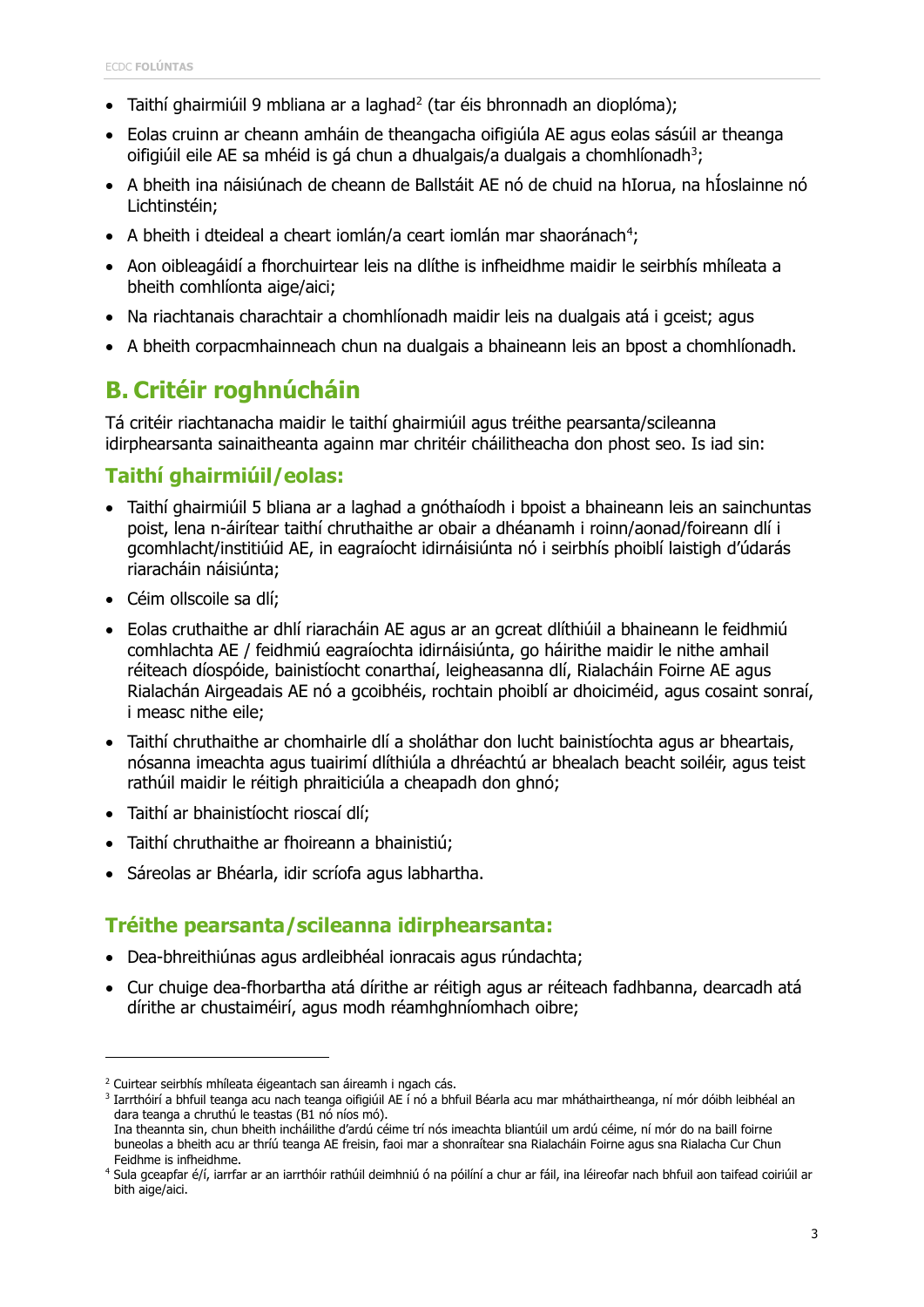- Sárscileanna cumarsáide, agus an cumas saincheisteanna casta dlí a thuairisciú ar bhealach cuimsitheach atá seirbhísbhunaithe do dhaoine nach saineolaithe iad;
- Sárchumas chun caidrimh oibre tháirgiúla chomhoibríocha a fhorbairt agus a chothabháil ar gach leibhéal in eagraíocht, mar aon le sárscileanna idirbheartaíochta agus réiteach coinbhleachta;
- Sárchumas foireann a stiúradh agus a inspreagadh agus a cuid oibre agus freagrachtaí a chomhordú agus a bhainistiú agus feidhmíocht oibre a fheabhsú ar mhaithe le torthaí ionchasacha a ghnóthú;
- An cumas cúraimí oibre a chur in ord tosaíochta agus a eagrú ar bhealach éifeachtúil agus an cumas oibriú faoi bhrú agus de réir spriocdhátaí dochta.

Ag brath ar an líon iarratas a gheofar, d'fhéadfadh an coiste roghnóireachta riachtanais níos doichte a chur i bhfeidhm laistigh de na critéir roghnúcháin atá luaite thuas.

### **Comhdheiseanna**

Is fostóir comhdheiseanna é ECDC agus iarrann sé iarratais ó na hiarrthóirí go léir a chomhlíonann na critéir incháilitheachta agus roghnúcháin, gan aon idirdhealú bunaithe ar fhorais amhail aois, cine, polaitíocht, fealsúnacht nó creideamh, inscne nó gnéaschlaonadh agus beag beann ar mhíchumais.

# **Ceapachán agus coinníollacha fostaíochta**

Ceapfar an sealbhóir poist de réir gearrliosta a mholfaidh an Coiste Roghnúcháin don Stiúrthóir. Is ar an bhfógra folúntais seo a bheidh an moladh ón gCoiste Roghnúcháin bunaithe. Iarrfar ar iarrthóirí trialacha scríofa a dhéanamh. Ba cheart d'iarrthóirí a thabhairt dá n-aire go bhféadfaí an togra a chur ar fáil go poiblí agus nach ionann ainm a bheith ar an ngearrliosta agus duine a earcú. Déanfar an gearrliosta iarrthóirí a ullmhú tar éis próiseas roghnúcháin oscailte.

Earcófar an t-iarrthóir rathúil mar Ghníomhaire Sealadach, de bhun Airteagal 2f) de Choinníollacha Fostaíochta Sheirbhísigh Eile na gComhphobal Eorpach, go ceann tréimhse cúig bliana, ar tréimhse í a fhéadfar a athnuachan. Déanfar an ceapachán seo chuig grád **AD 8**.

Ba cheart d'iarrthóirí a thabhairt dá n-aire go gceanglaítear le rialacháin foirne AE go gcuirfeadh gach ball foirne nua tréimhse phromhaidh naoi mí i gcrích go rathúil.

Chun tuilleadh faisnéise a fháil faoi na coinníollacha conarthacha agus oibre, féach Coinníollacha Fostaíochta Sheirbhísigh eile na gComhphobal Eorpach, atá ar fáil ag an nasc seo a leanas:

<https://eur-lex.europa.eu/legal-content/EN/TXT/?uri=CELEX%3A01962R0031-20140501> Beidh an post lonnaithe i Stócólm, áit a gcuireann an Lárionad a chuid gníomhaíochtaí i gcrích.

### **Liosta ionadaithe**

D'fhéadfaí liosta ionadaithe a chruthú agus a úsáid chun críche earcaíochta sa chás go dtiocfadh folúntais de chineál comhchosúil chun cinn. Beidh an liosta sin bailí go dtí an 31 Nollaig sa bhliain chéanna ina dtiteann an spriocdháta le haghaidh iarratas. Féadfar síneadh ama a chur leis an tréimhse sin.

### **Nós imeachta iarratais**